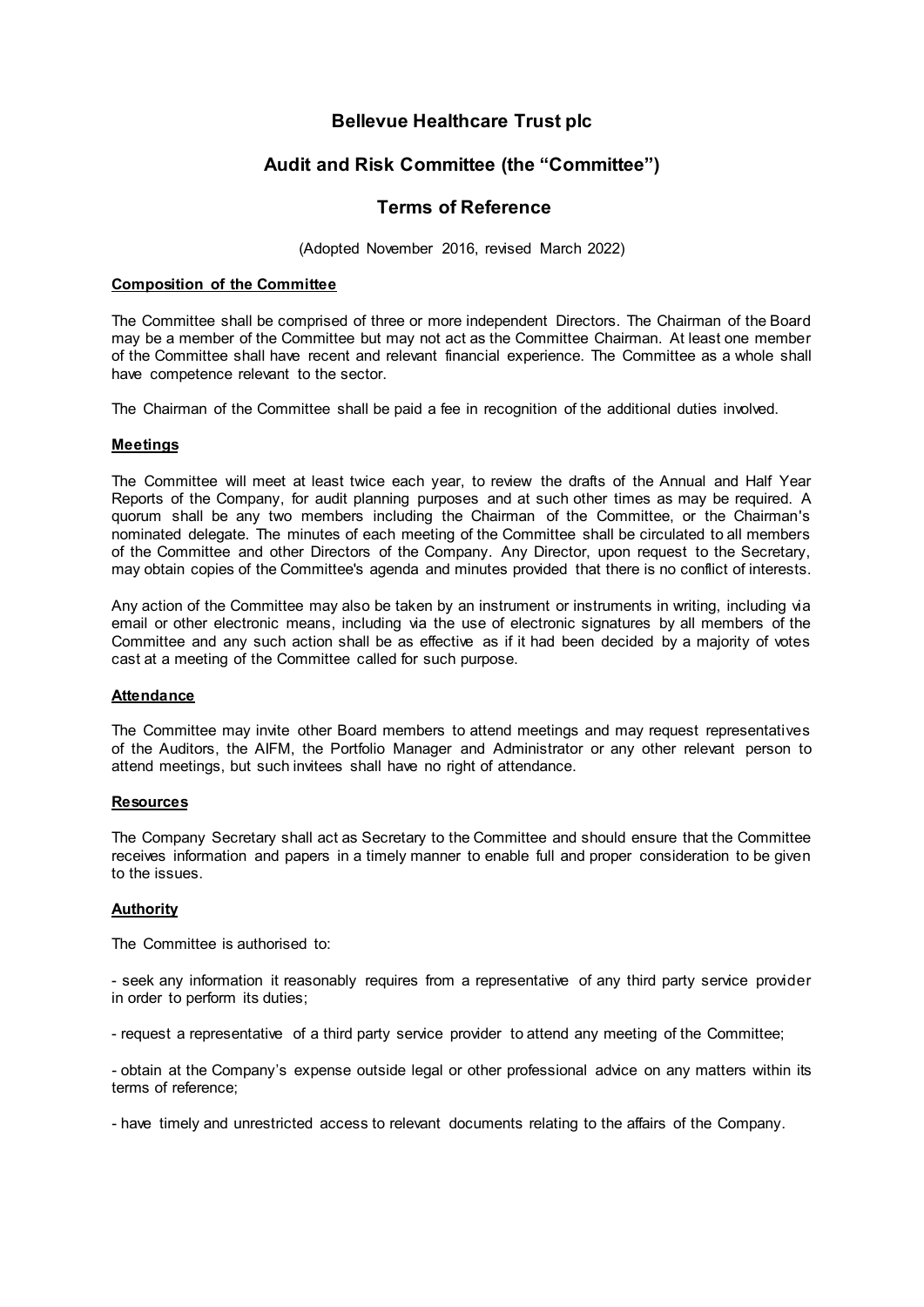### **Shareholder Engagement**

- The Chairperson of the Committee, or his or her nominated delegate, shall attend the Annual General meeting and be prepared to respond to any shareholder questions on the Committee's activities.

- The Chairperson should seek engagement with shareholders on significant matters related to their area of responsibility.

## **Principal Responsibilities**

The principal responsibilities of the Committee are:

- to monitor the integrity of the financial statements of the Company and any formal announcements relating to the Company's financial performance;

- to review the Company's internal financial controls and the internal control and risk management systems of the Company and its third party service providers;

- to make recommendations to the Board in relation to the appointment of the external auditor and their remuneration;

- to review and monitor the external Auditor's independence and objectivity and the effectiveness of the audit process;

- to develop and implement policy on the engagement of the external auditor to supply non-audit services and taking into account relevant guidance regarding the provision of non-audit services by the external audit firm;

The Committee shall report to the Board on how it has discharged its responsibilities.

#### **Financial Reporting**

The Committee shall:

- where requested, provide advice to the Board on whether the Annual Report and Accounts, taken as a whole, is fair, balanced and understandable and provides the information necessary for shareholders to assess the company's position and performance, business model and strategy;

- review the significant financial reporting issues and judgements made in connection with the preparation of the Company's financial statements, Announcements of Results and related formal statements

- consider significant accounting policies and whether the polices adopted are appropriate, any changes to them and any significant estimates and judgements;

- review the adequacy and scope of the external audit, compliance with regulatory and financial reporting requirements, the clarity and completeness of disclosures in the financial statements and consider whether the disclosures made are set properly in context;

- satisfy itself that the Annual and Half Year Reports and any other significant published financial information are properly and carefully prepared and give a fair representation of the Company's affairs;

- seek clarification from the Administrator of any changes in accounting policy or treatment affecting the Company's report and accounts;

- review related information presented with the financial statements, including the operating and financial review, and corporate governance statements relating to the audit and to risk management; and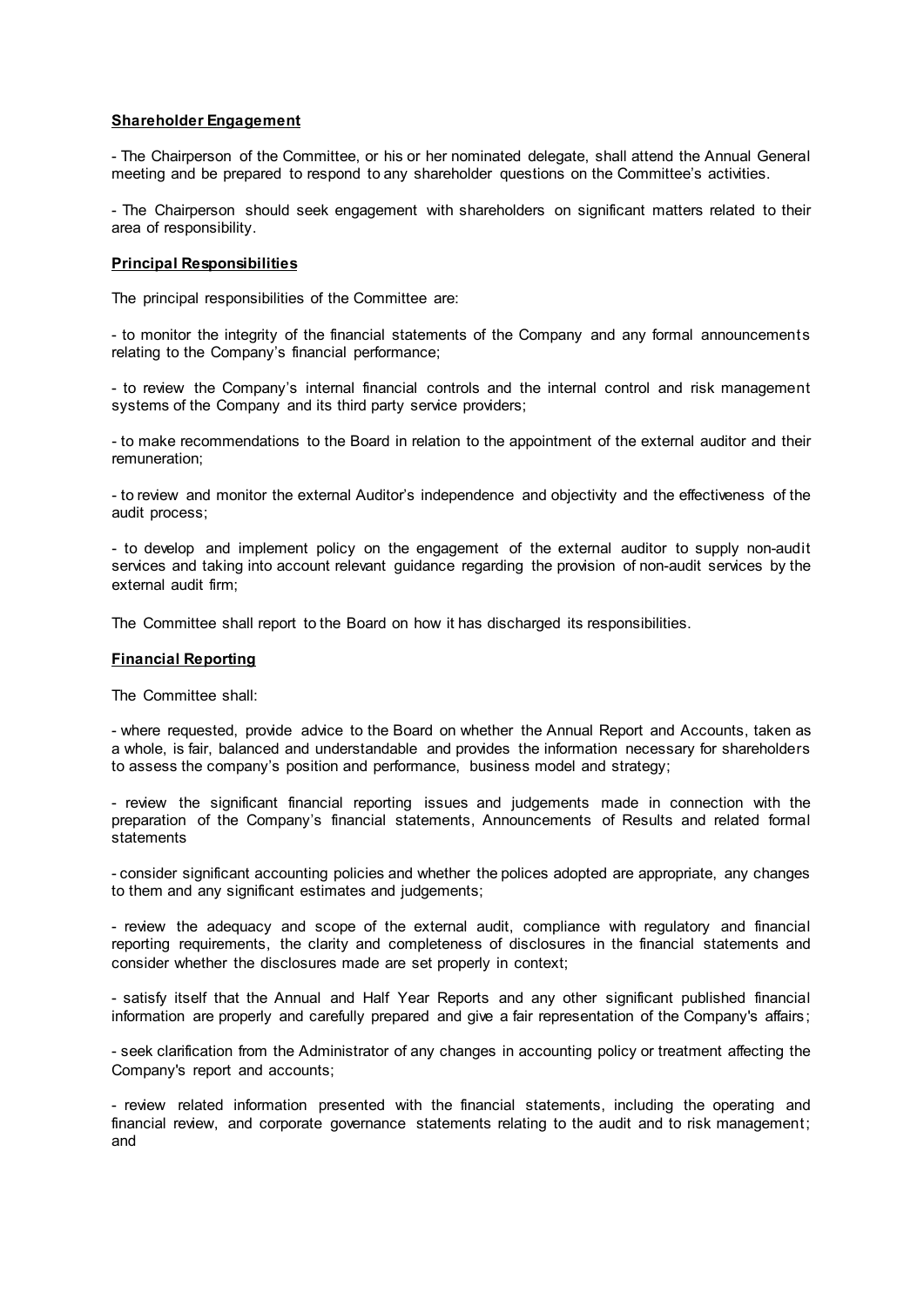- where board approval is required for other statements containing financial information (for example, summary financial statements, significant financial returns to regulators and release of price sensitive information), whenever practicable (without being inconsistent with any requirement for prompt reporting under the Listing Rules) the Committee shall review such statements first.

#### **Internal Controls and Risk Management Systems**

The Committee shall:

- review the reports on the internal controls of the Company's service providers which identify the risk management systems in place for assessing, managing and monitoring risks, including emerging risks applicable to such service providers;

- establish a process for identifying, assessing, managing and monitoring the risks. The Board should confirm in the annual report that it has completed this assessment, including a description of its principal risks, what procedures are in place to identify emerging risks, and an explanation of how these are being managed or mitigated;

- review reports on the conclusions of any testing carried out by the external Auditors; and

- review and approve the statements included in the Annual Report in relation to internal control and the management of risk.

### **Whistleblowing**

The Committee shall, from time to time, review the arrangements by which staff of the AIFM, the Portfolio Manager and Administrator and other service providers as the Committee sees fit may, in confidence, raise concerns about possible improprieties in matters of financial reporting or other matters and satisfy itself that arrangements are in place for the proportionate and independent investigation of such matters and for appropriate follow-up action.

### **Audit**

#### **Internal**

The Committee, annually, shall monitor and review the need for an internal audit function, and make an appropriate recommendation to the Board.

#### **External**

The Committee shall:

- meet annually with the Auditors to review the annual results and to discuss any major issues that arose during the course of the audit;

- satisfy itself that the level of fee payable in respect of the audit services provided is appropriate for an effective audit to be conducted;

- review and if necessary seek amendments to the Letter of Representation to be given by the Board to the Auditors;

- review and discuss with the Auditors a) their engagement letter issued at the start of each audit, ensuring that it has been updated to reflect changes in circumstances arising since the previous year, and b) the scope of the audit plan proposed to be undertaken by the Auditors;

- annually, assess the qualification, expertise, resources and independence of the external auditors and the effectiveness of the audit process;